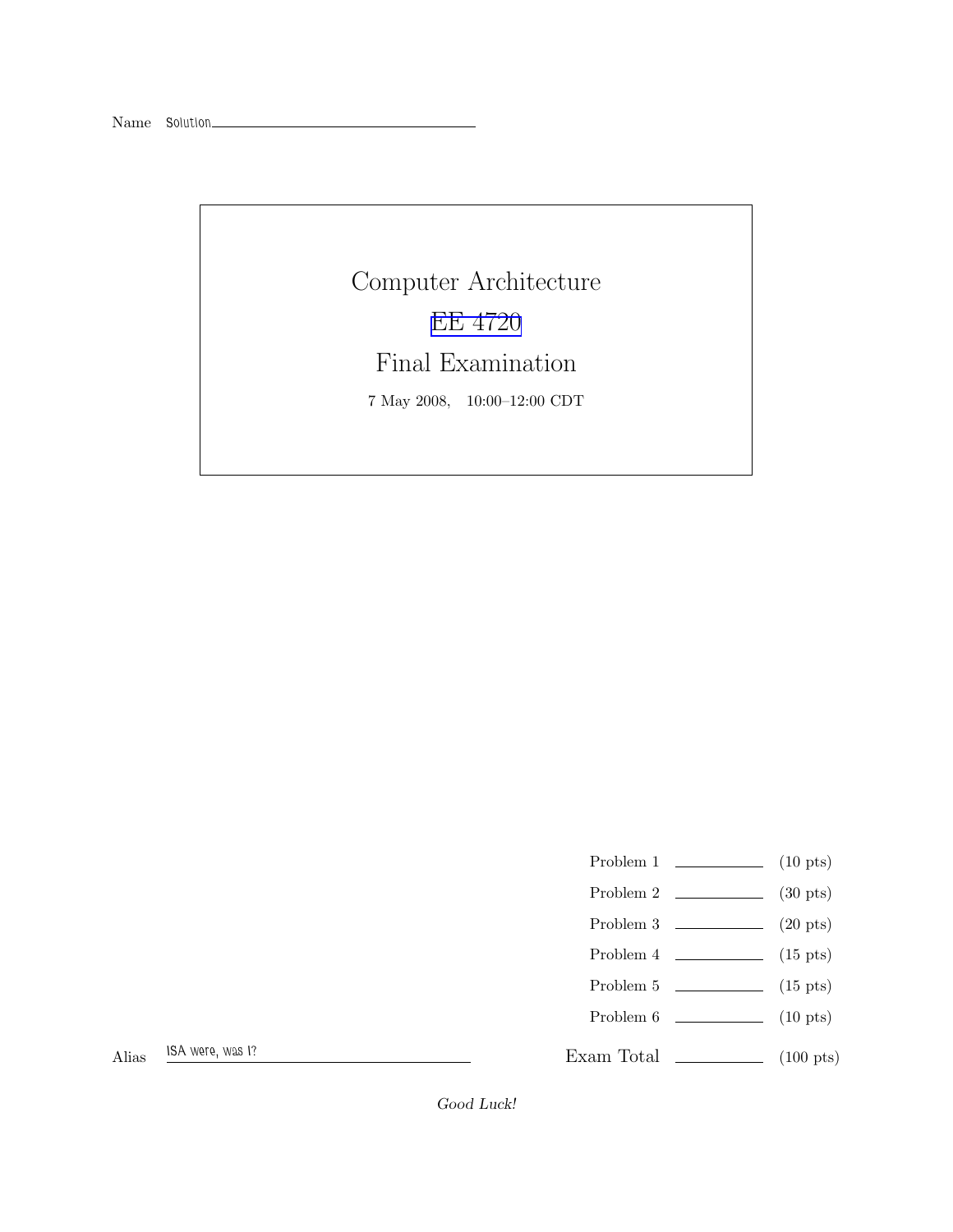Problem 1: (10 pts) The tables below show the state of a dynamically scheduled system using method 3 during the execution of a code fragment.

- The code is preceded by many nop instructions.
- Instructions use either a 4-stage FP multiply unit (M1-M4) or a 2-stage FP add unit (A1, A2).
- Assume that there are unlimited RR, WF and execute (A,M) units.

(a) Show a program and pipeline execution diagram consistent with these tables.

 $\triangledown$  Show program and all stages used.

 $\overline{\checkmark}$  On the physical register file show where physical registers are removed from the free list, using a [, and where they are put back in the free list, using a ].

 $\overrightarrow{\bigvee}$  All destination registers can be determined exactly.

 $\overrightarrow{\mathbf{q}}$  The time for all stages can be determined exactly.

| # Cycle                | $\mathbf 0$         | $\mathbf{1}$ | $\,2$                     | 3                   | 4              | 5        | 6        | 7              | 8        | $\boldsymbol{9}$ | $10\,$ | $11\,$       | 12       | 13 | 14 |
|------------------------|---------------------|--------------|---------------------------|---------------------|----------------|----------|----------|----------------|----------|------------------|--------|--------------|----------|----|----|
| add.s f20, f0, f1 IF   |                     | ID           | Q                         | $\rm RR$            | A1             | A2       | WF       | $\rm C$        |          |                  |        |              |          |    |    |
| mul.s f15, f20, f2     |                     | IF           | ID<br>$\operatorname{IF}$ | Q<br>ID             | Q              | RR<br>RR | M1<br>A1 | M2<br>A2       | M3<br>WF | M4               | WF     | $\mathtt{C}$ | $\rm{C}$ |    |    |
| add.s f20, f3, f4      |                     |              |                           | $\operatorname{IF}$ | ID             |          |          | RR             | A1       | A2               | WF     |              |          | C  |    |
| add.s f20, f20, f5     | $\mathbf 0$         | $\mathbf{1}$ | $\overline{2}$            | 3                   | $\overline{4}$ | Q<br>5   | 6        | $\overline{7}$ | $\,8\,$  | 9                | 10     | 11           | 12       | 13 | 14 |
| # Cycle                |                     |              |                           |                     |                |          |          |                |          |                  |        |              |          |    |    |
| ID Register Map        |                     |              |                           |                     |                |          |          |                |          |                  |        |              |          |    |    |
| # Cycle                | $\mathsf{O}\xspace$ | $1\,$        | $\mathbf{2}$              | 3                   | 4              | 5        | 6        | $\overline{7}$ | $\,8\,$  | $\boldsymbol{9}$ | 10     | $11\,$       | 12       | 13 | 14 |
| f15<br>9               |                     |              | 39                        |                     |                |          |          |                |          |                  |        |              |          |    |    |
| f20<br>16              |                     | 43           |                           | 82                  | 93             |          |          |                |          |                  |        |              |          |    |    |
| Commit Register Map    |                     |              |                           |                     |                |          |          |                |          |                  |        |              |          |    |    |
| # Cycle                | $\mathbf 0$         | $\mathbf{1}$ | $\mathbf{2}$              | 3                   | $\overline{4}$ | 5        | 6        | $\overline{7}$ | 8        | $\boldsymbol{9}$ | 10     | 11           | 12       | 13 | 14 |
| f15<br>9               |                     |              |                           |                     |                |          |          |                |          |                  |        | 39           |          |    |    |
| f20<br>16              |                     |              |                           |                     |                |          |          | 43             |          |                  |        |              | 82       | 93 |    |
| Physical Register File |                     |              |                           |                     |                |          |          |                |          |                  |        |              |          |    |    |
| # Cycle                | $\mathsf{O}$        | $\mathbf{1}$ | $\mathbf{2}$              | 3                   | 4              | 5        | 6        | $\overline{7}$ | 8        | $\boldsymbol{9}$ | 10     | 11           | 12       | 13 | 14 |
| 9<br>11                |                     |              |                           |                     |                |          |          |                |          |                  |        |              |          |    |    |
| 22<br>16               |                     |              |                           |                     |                |          |          |                |          |                  |        |              |          |    |    |
| 39                     |                     |              |                           |                     |                |          |          |                |          |                  | 33     |              |          |    |    |
| 43                     |                     |              |                           |                     |                |          | 44       |                |          |                  |        |              |          |    |    |
| 82                     |                     |              |                           |                     |                |          |          |                | 55       |                  |        |              |          |    |    |
| 93                     |                     |              |                           |                     |                |          |          |                |          |                  | 66     |              |          |    |    |
| # Cycle                | 0                   | 1            | $\mathbf{2}$              | 3                   | 4              | 5        | 6        | 7              | $\,8\,$  | 9                | 10     | 11           | 12       | 13 | 14 |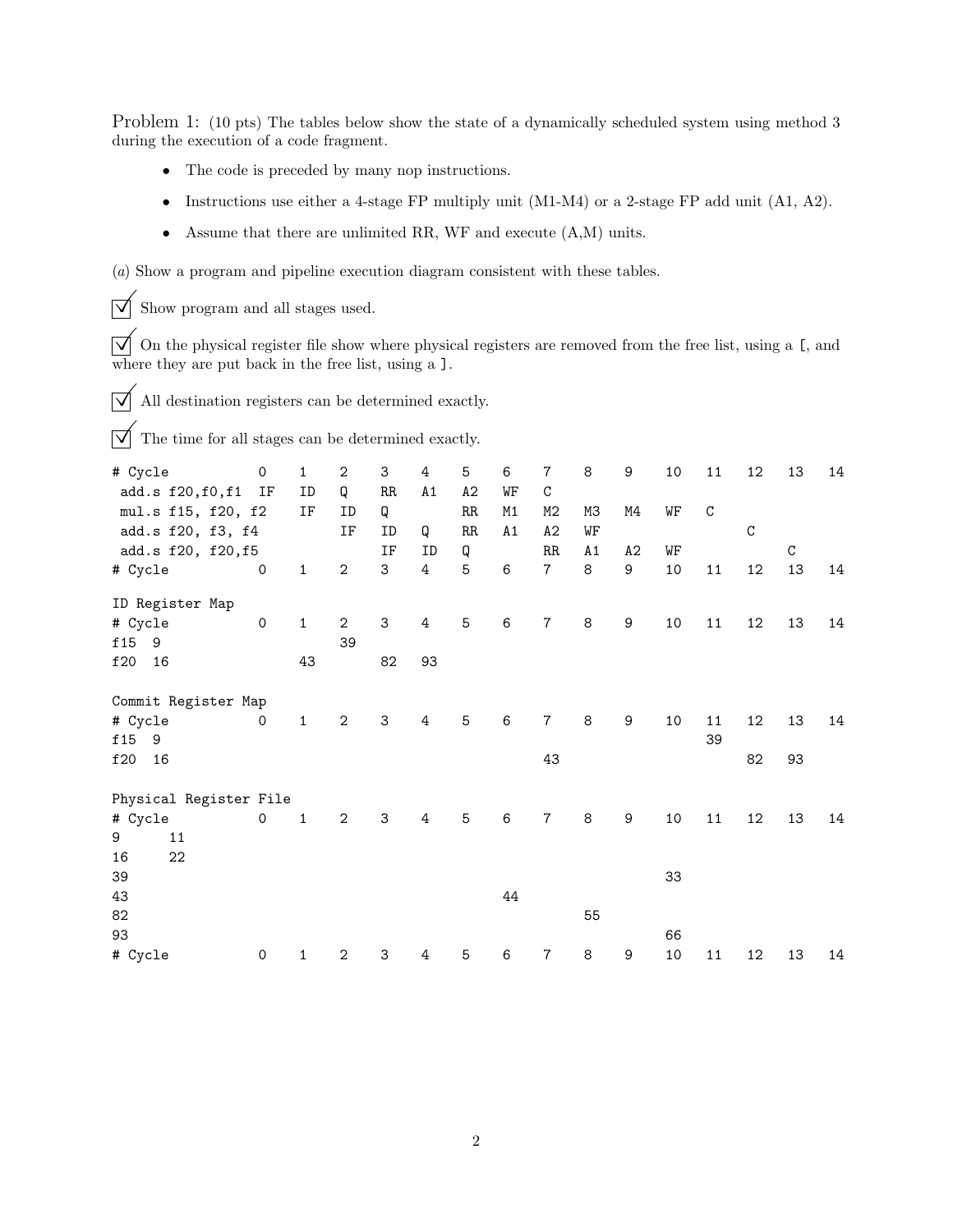Problem 1, continued: The implementation diagram is provided below for references. Don't forget to answer the question below.



(b) In the code fragment on the previous page only two true dependencies are possible.

 $\overrightarrow{\mathsf{N}}$  Show them (by connecting the destination and source with an arrow).

The only true dependencies are through f20. That is the second instruction depends on the first, and the fourth instruction depends on the third. One can conclude that the second depends on the first because it waits until the first instruction's result is bypassable, the same for the fourth and third.

 $\overrightarrow{\mathsf{V}}$  Briefly explain why other dependencies are not possible.

The third instruction cannot depend on the second because it starts before the result from the second is available.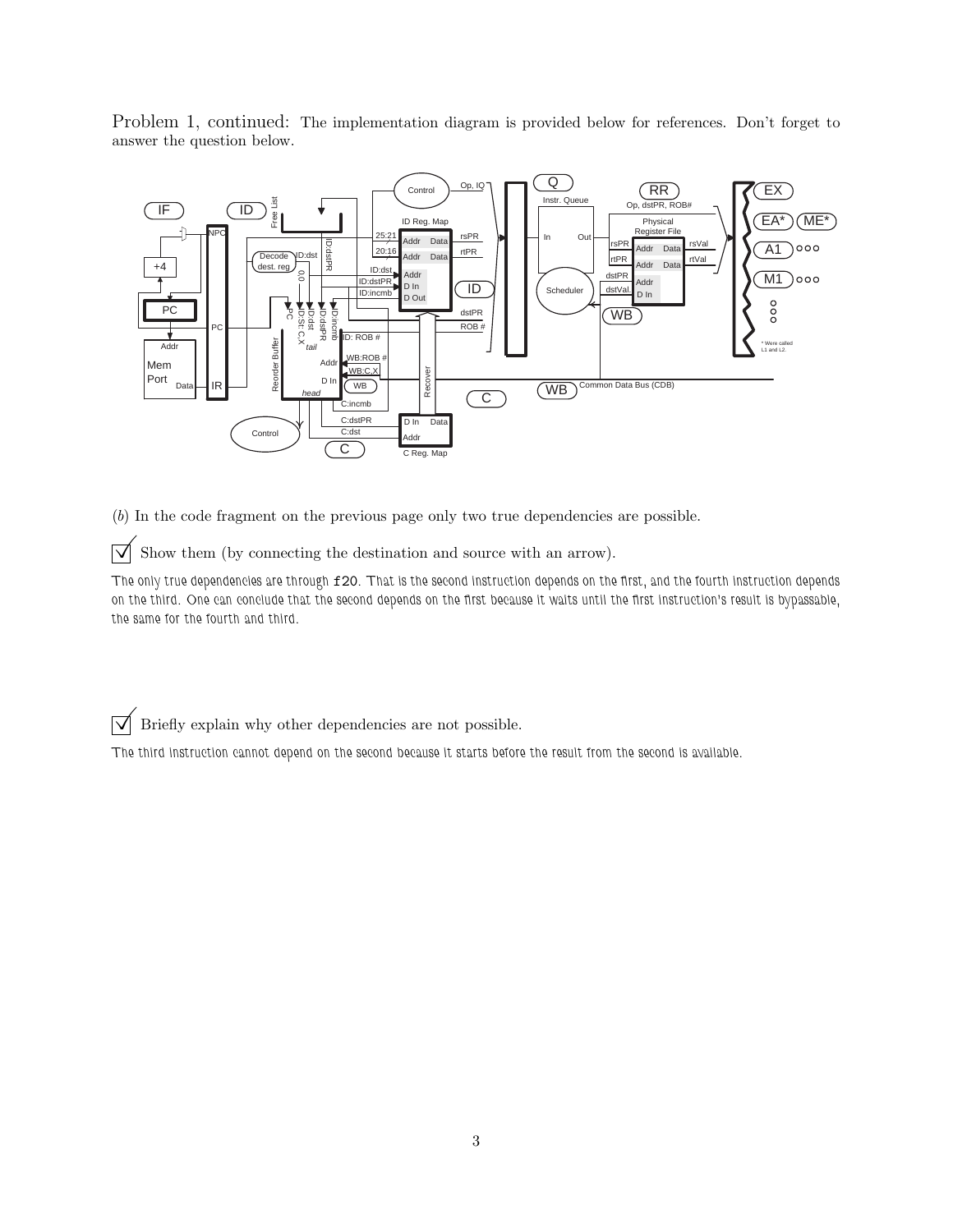Problem 2: (30 pts) Answer the following branch predictor questions.

(a) The code below runs on two branch predictors, a bimodal predictor with a  $2^{10}$  entry BHT and a local predictor with a 2<sup>10</sup> entry BHT and a 9-outcome history.

The outcomes of branch B1 form a repeating pattern as shown below.

The outcome pattern for branch B2 can be constructed by tossing a fair coin, adding a N N N for heads or a T T T for tails, then repeating. More precisely, outcome 3i is a Bernoulli random variable with  $p = .5$  and outcomes  $3i + 1$  and  $3i + 2$  match outcome  $3i$ , for  $i = 0, 1, 2, \ldots$  For example, the following is a possible pattern of outcomes for B2: N N N T T T T T T. The following is **not possible** for B2: N N N T T N T T T, it's not possible because the number of consecutive N's or T's must be a multiple of 3.

LOOP:

B1: N N N N T T T N N N N T T T N N N N T T T... B2: N N N T T T T T T N N N T T T N N N (See text.) j LOOP nop

For the questions below assume all tables are initially zero. All accuracies are after warmup.

What is the accuracy of the bimodal predictor on branch B1? Accuracy is  $\frac{3}{7}$ .

What is the accuracy of the local predictor on B1? The accuracy is close to 100%.

The pattern of B1 outcomes repeats with a period of 7, which is shorter than the 9-element local history. Thee is possible interference with B2, however in part because B2 is random those interfering patterns will rarely occur frequently enough to affect B1's accuracy.

 $\overline{\vee}$  What is the minimum local history size needed to predict B1 with 100% accuracy ignoring branch B2. Briefly explain.

Four outcomes.

At three outcomes pattern NNN can appear before an N or T.

What is the approximate accuracy of the bimodal predictor on branch B2? Explain. Accuracy is  $\approx \frac{4}{6}$ .

B2's outcomes come in groups of 3 and after each group the counter will be saturated at either 0 (for N) or 3 (for T). If the next group of outcomes is the same there will be 3 correct predictions, if the next group differs there will be 1 correct prediction. Since each case is equally likely the accuracy is  $\frac{3+1}{6}$ .

 $\overrightarrow{\mathcal{A}}$  What is the approximate accuracy of the local predictor on branch B2 ignoring B1? Explain. Accuracy is  $\approx \frac{5}{6}$ .

Consider the local history NNNNNNNNT, in which the last outcome is taken. Since the next outcome will always be taken the PHT entry, after warmup, will always provide the correct prediction. Lets call this a position 1 local history since the most recent branch is the first in a sequence of 3. All predictions made with position 1 local histories are predicted correctly after warmup, the same for position 2 local histories. For a position 3 local history, say, NNNNNNTTT, the accuracy will be 50% because the next outcome is random. Considering position 1, 2, and 3 histories the accuracy is  $\frac{1+1+\frac{1}{2}}{3}=\frac{5}{6}$ . Finally, consider local histories MNNNNNNN and TTTTTTTTT. For these B2 can be at any position, if at 1 or 2 the outcome will be N for the first and T for the second, if at 3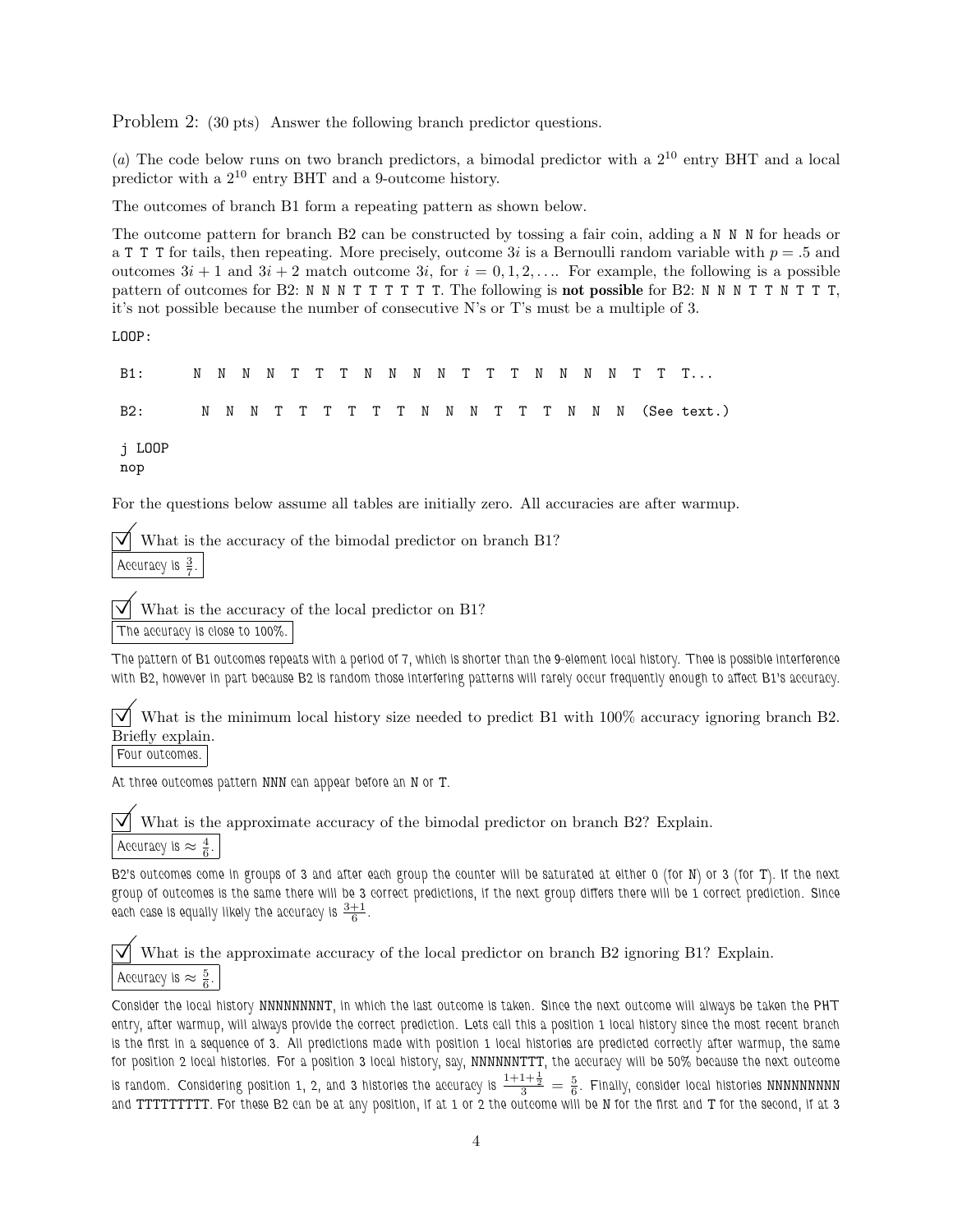the outcome is random. Therefore the PHT entries will saturate to 0 or 1, respectively and offer correct predictions  $\frac{2}{3}$  of the time. These patterns occur  $2^{-3}$  to  $2^{-4}$  of the time, and so their impact will be small.

 $\overrightarrow{\bigvee}$  What is the approximate warmup time for the local predictor on B2? Note: This problem was alot more difficult to get perfectly correct than originally intended.

A local history can span 4 groups of 3 outcomes (two complete, the oldest and the newest incomplete) or 3 groups of 3 outcomes. For the first case there are  $2^4$  possible outcome sets, each in two different positions, say <code>TTTTNNNT</code> and <code>TTTTNNNTT</code> . Thus there are  $2^5$  local histories for this case. For the 3 groups of 3 case there are  $2^3$  possible local histories, for a total of  $2^5+2^3$  local histories. Each must be seen twice to warm up. The tricky part is determining how long this will take.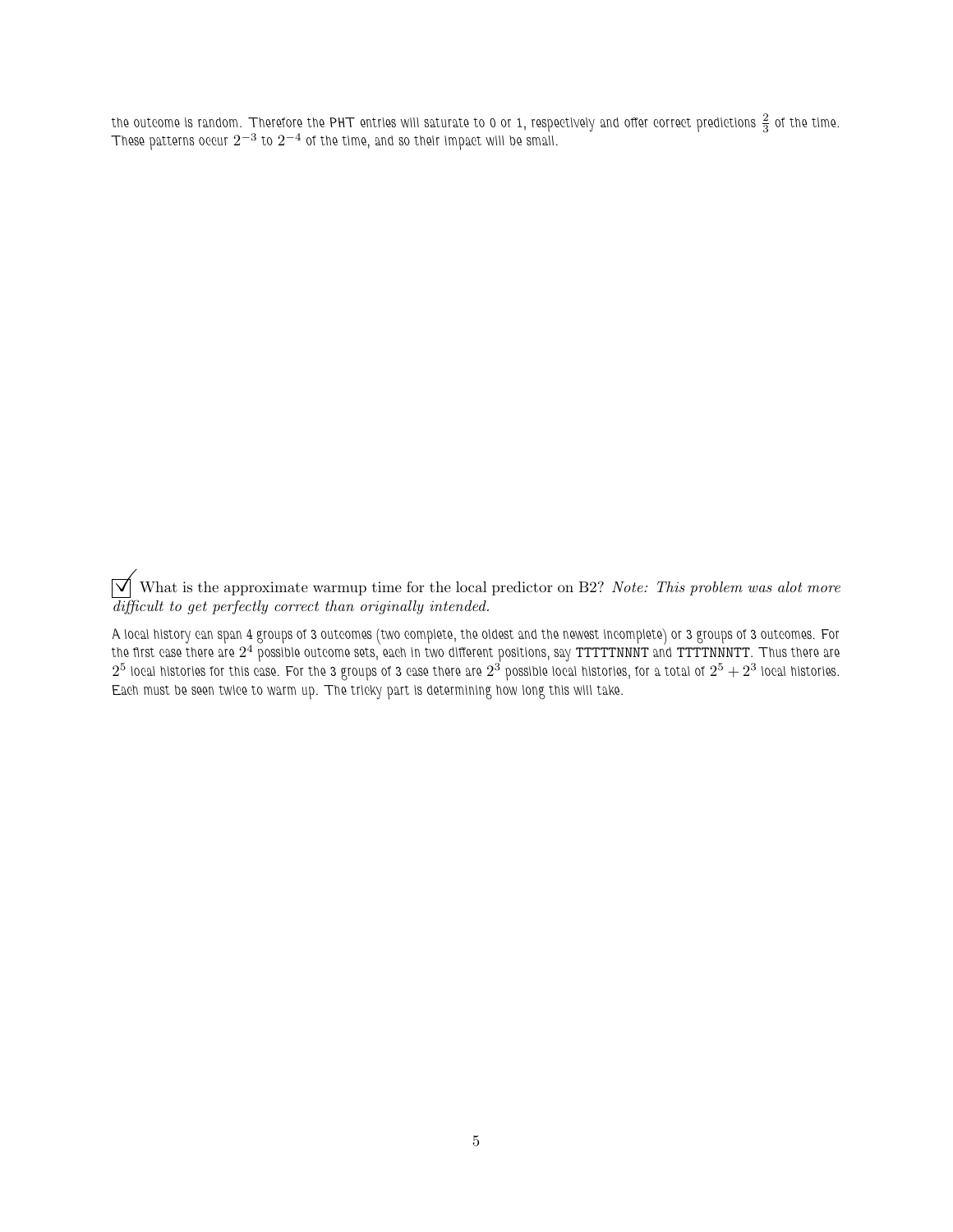(b) The predictor to the right is from the solution to last semester's final exam (and this semester's Homework 4). It is similar to gshare except in how the GHR is updated. Like global and gshare, when a branch is predicted the predicted outcome is shifted into the GHR, but when a jr is predicted four bits of the target are shifted into the GHR.

The code fragment below is the one used to justify the predictor, except that now the code is in a four-iteration loop. Important assembler code is shown in the comments.



```
for ( iter=0; iter<4; iter++ ) {
 int c = getchar(); // Unpredictable
 switch (c) { \frac{1}{2} // jr $t0 # Jump to correct case.
 case 'a': x = 3; j++; break; // addi $t1, $0, 3; j ENDSWITCH; addi $t2, $t2, 1
 case 'b': x = 7; break;
   ...
 case 'z : x = 1; i++; break;
 } // ENDSWITCH:
 if (x < 5) foo(); else bar();
}
```
Why might the prediction accuracy of the **for** loop branch be worse with the predictor above than an ordinary gshare?

The for loop branch is the one after the test iter<4 (the branch itself is not shown). The for loop iterates four times, and so can be predicted perfectly with just 3 outcomes of the for loop branch in the GHRusing a global or gshare predictor. Even with the if branch present the GHR should still be large enough (though barely). However, if four bits of the jr target are shifted into the GHR there will not be enough room for three outcomes of the for branch and so accuracy will suffer.

Considering the assembler code above, why might it make more sense to shift in the PC of the jump (j) instructions rather than the target of the jr? Hint: This would only be useful when the case statements had branches.

Shifting jr bits into the GHR would not help branches in the case statements, and might hurt them. It would not help them because the same bits would be shifted in every time (the address of the start of the case). It would hurt if the jr bits shifted in to the GHR pushed out branch outcomes that were needed. For example, suppose a branch in the case statement has the same outcome as the fourth previous branch (encountered before the switch was entered). Shifting in the  $j\tau$  bits would push out the outcome of that branch and so accuracy would suffer.

Shifting the PC of the jump instructions would help the prediction of the  $x < 5$  branch. Note that if the branch is reached via case a or z it is always not taken (assuming foo is on the not-taken path) but if the branch is reached via case b it is always taken. Suppose the PC of jump instructions (not the jump target) was shifted into the GHR, then when the  $x < 5$  branch is reached the value of the GHR would depend on the case statement and so for each case statement a different PHT entry would probably be used. The PHT entries for case a and z would saturate at zero and the entry for b would saturate at 3, resulting in perfect predictions.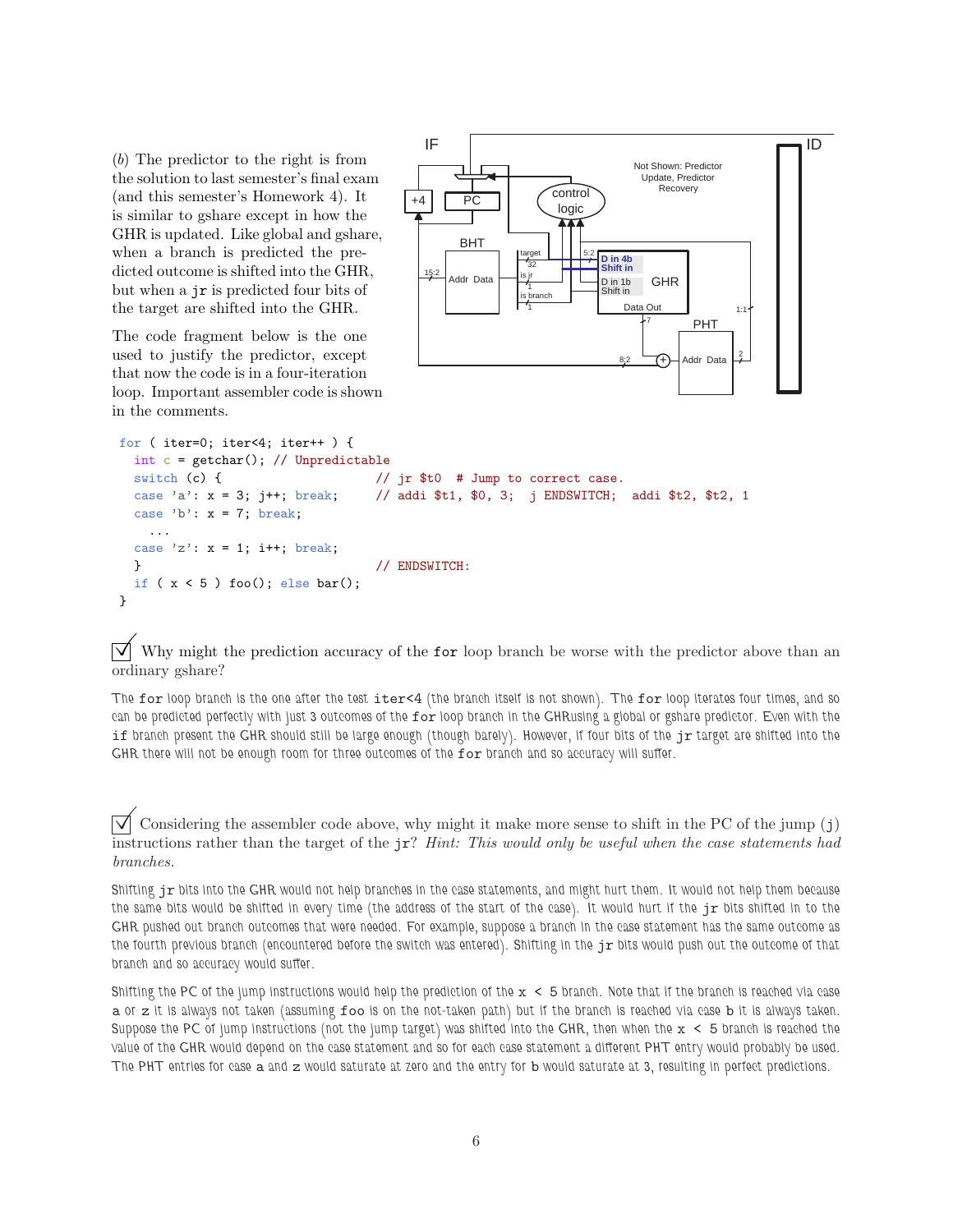Problem 3: (20 pts) The diagram below is for a 32-MiB ( $2^{25}$ -character) 4-way set-associative cache with a line size of  $4096 (2^{12})$  characters, with the usual 8-bit characters.

(a) Answer the following, formulæ are fine as long as they consist of grade-time constants.

 $\overrightarrow{\bigvee}$  Fill in the blanks in the diagram.



 $\overrightarrow{\mathcal{A}}$  Show the address bit categorization. Label the sections appropriately. (Alignment, Index, Offset, Tag.)



 $\sqrt{\phantom{a}}$  Memory Needed to Implement (Indicate Unit!!): It's the cache capacity,  $2^{25}$  characters, plus  $4\times 2^{23-12}\left(32-23+1\right)$  bits.



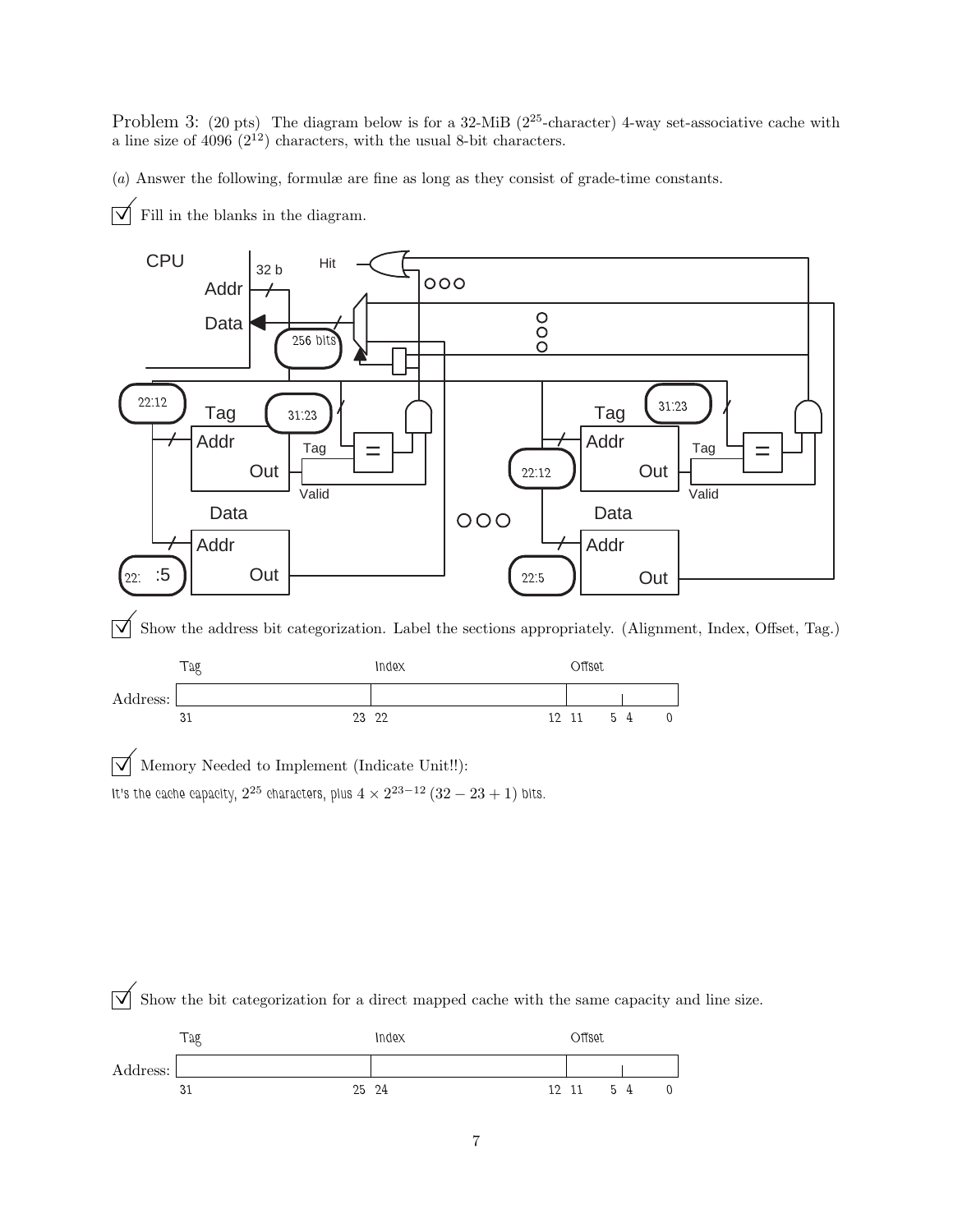## Problem 3, continued:

(b) The code below runs on the same cache as the first part of this problem. Initially the cache is empty; consider only accesses to the array.

What is the hit ratio running the code below? Explain

```
double sum = 0.0;
long a = 0x2000000; // sizeof(long) = 8 characters.
int i,j;
int ILIMIT = 1 << 10; // = 2^{10}for (j=0; j<2; j++)for (i=0; i<IIIMIT; i++) sum += a[i];
```
The line size of  $2^{12}$  characters is given, the size of an array element is  $2^3=8$  characters, and so there are  $2^9$  elements per line. The first access, at  ${\tt i=0}$ , will miss but bring in a line with  $2^9$  elements, the next  $2^9-1$  accesses are to subsequent elements on the line and so will hit, so the hit ratio to the first line is  $\frac{2^9-1}{2^9}$ , and the same hit ratio will be achieved for all lines accessed with  ${\tt j}=0$ . Since ILIMIT \* 8 is much smaller than the cache capacity every access on the second j iteration will hit. Therefore the overall hit ratio will be  $\frac{1}{2} \frac{2^9 - 1}{2^9} + \frac{1}{2} = \frac{2^{10} - 1}{2^{10}}$ .

(c) The code below runs on a fully associative cache with  $2^7$ -byte lines, not the same as the previous cache. Let h denote the hit ratio of the code below for a cache size of 8 MiB  $(2^{23}$  bytes). As always, assume the cache is empty before the code starts.

```
void p4(double *a, double *b) {
 // sizeof double = 8 characters.
  double sum = 0;
 int size = 1 \leq 8;
 for ( int d=0; d\times size; d++ )
   for ( int col=0; col<size; col++ )
      sum += b[col * size + d] * a[d * size + col];
}
```
 $\triangledown$  What is the minimum cache size for which the hit ratio is h? Explain.

The a array is accessed sequentially and each element is accessed once and since this is a fully-associative cache it only need have two lines to keep a's data safe from eviction. The b array is accessed at a stride of size \* 8 characters. Call the line brought in on the first miss to b, at d=0 and col=0, b[0]. Because size \* sizeof(double) is larger than the line size the next access to b, when col=1, will be on a different line. The b[O] line will not be accessed again until much later, when d=1 and col=0.

With a large cache the b<sup>[0]</sup> line will remain during its long wait, but with a smaller cache it might be evicted. For the cache to be large enough it must be able to hold the b[0] line, plus all lines accessed until the b[0] is accessed a second time.

Recall that the line size is  $2^7$  bytes and  $\tt size$  is  $2^8$ . Since the access to  $\tt a$  is sequential the number of lines due to  $\tt a$  is size×sizeof(double)  $\frac{\text{eof}(\text{double})}{2^7} = \frac{2^8 2^3}{2^7}$  $rac{82^3}{2^7} = 2^4$ .

The number of lines due to b (including b[0]) is size, so the total number of lines needed is at least size  $+2^4 = 2^8 + 2^4$ which corresponds to a  $\mid$  cache size of  $2^7 (2^8 + 2^4)$  characters.

Grading Note: No one came close to answering this.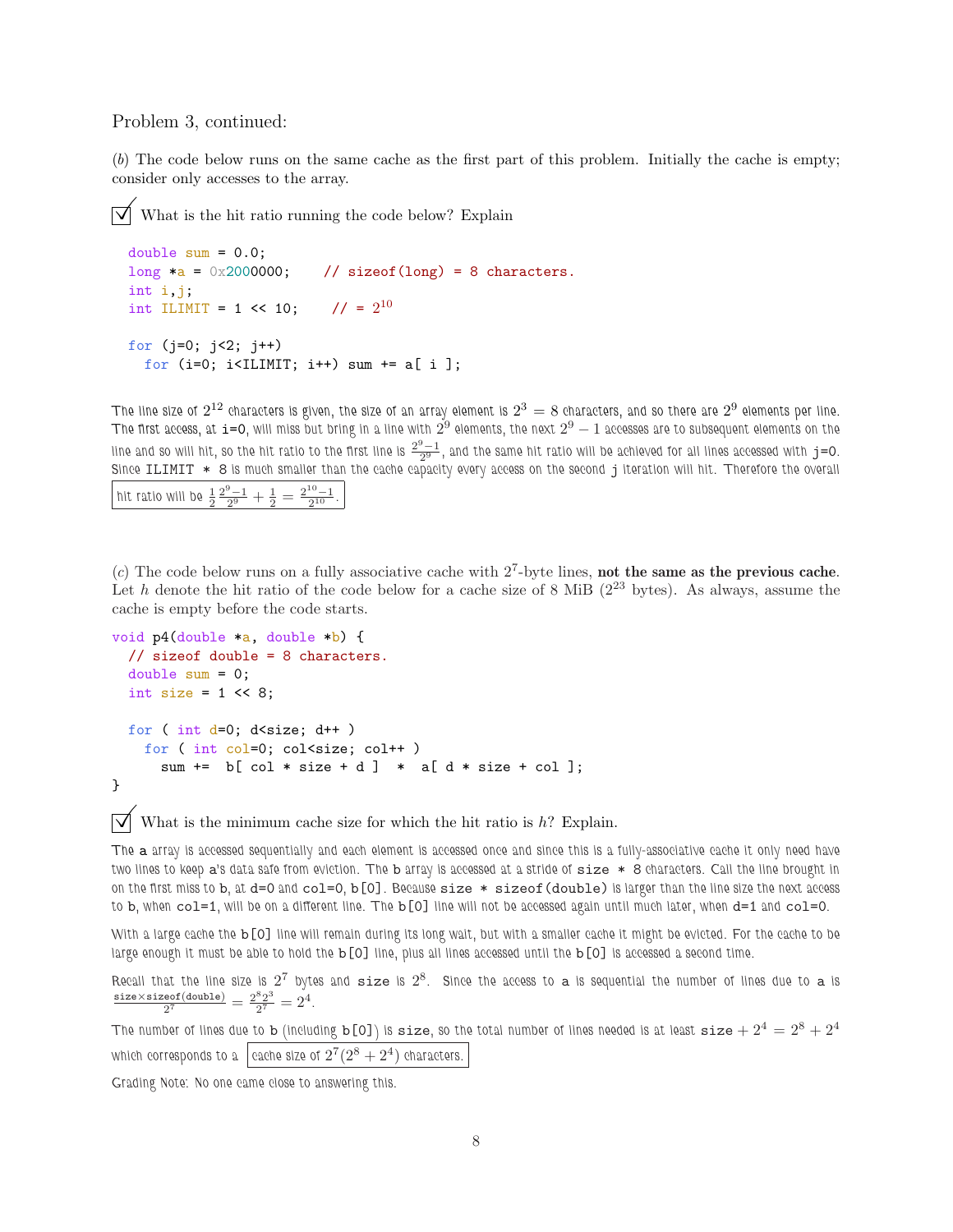Problem 4: (15 pts) Answer each question below.

(a) Describe what's wrong with each execution below.

 $\overrightarrow{\mathsf{M}}$  What's wrong with this execution on our usual bypassed 5-stage MIPS implementation.

# Cycle 0 1 2 3 4 5 lw r1, 0(r2) IF ID EX ME WB add r3, r1, r4 IF ID EX ME WB

Because the value for r1 created by 1w is not available until the end of the ME stage, in cycle 3, there is no way to bypass its value when needed, by the EX stage for the add, at the beginning of cycle 3.

 $\overrightarrow{\mathsf{M}}$  What are the two problems below with this execution on our usual scalar statically scheduled MIPS implementation?

add.d f0, f1, f2 IF ID A1 A2 A3 A4 ME WF

The register numbers for an add.d instruction must be even (it uses pairs of registers for 64-bit operands). Also, the FP pipeline does not have an ME stage.

 $\overline{\sqrt{\ }}$  What's wrong with this execution on a 2-way superscalar dynamically scheduled machine?

|  |  |  |                                   |                                                                        | C                                                                               |
|--|--|--|-----------------------------------|------------------------------------------------------------------------|---------------------------------------------------------------------------------|
|  |  |  |                                   |                                                                        |                                                                                 |
|  |  |  | add r1, r2, r3 IF ID Q RR EX WB C | add $r4, r1, r6$ IF ID Q RR EX WB C<br>add r7, r8, r9 IF ID Q RR EX WB | 0 1 2 3 4 5 6 7 8 9<br>add $r8, r2, r1$ IF ID Q RR EX WB<br>0 1 2 3 4 5 6 7 8 9 |

Because the processor is 2-way superscalar, the commit in cycle 8 should occur in cycle 7, otherwise execution would be limited to 1 instruction per cycle. Note that the last add instruction waits one cycle because there are only two execute pipelines (meaning two RR, two EX, etc.)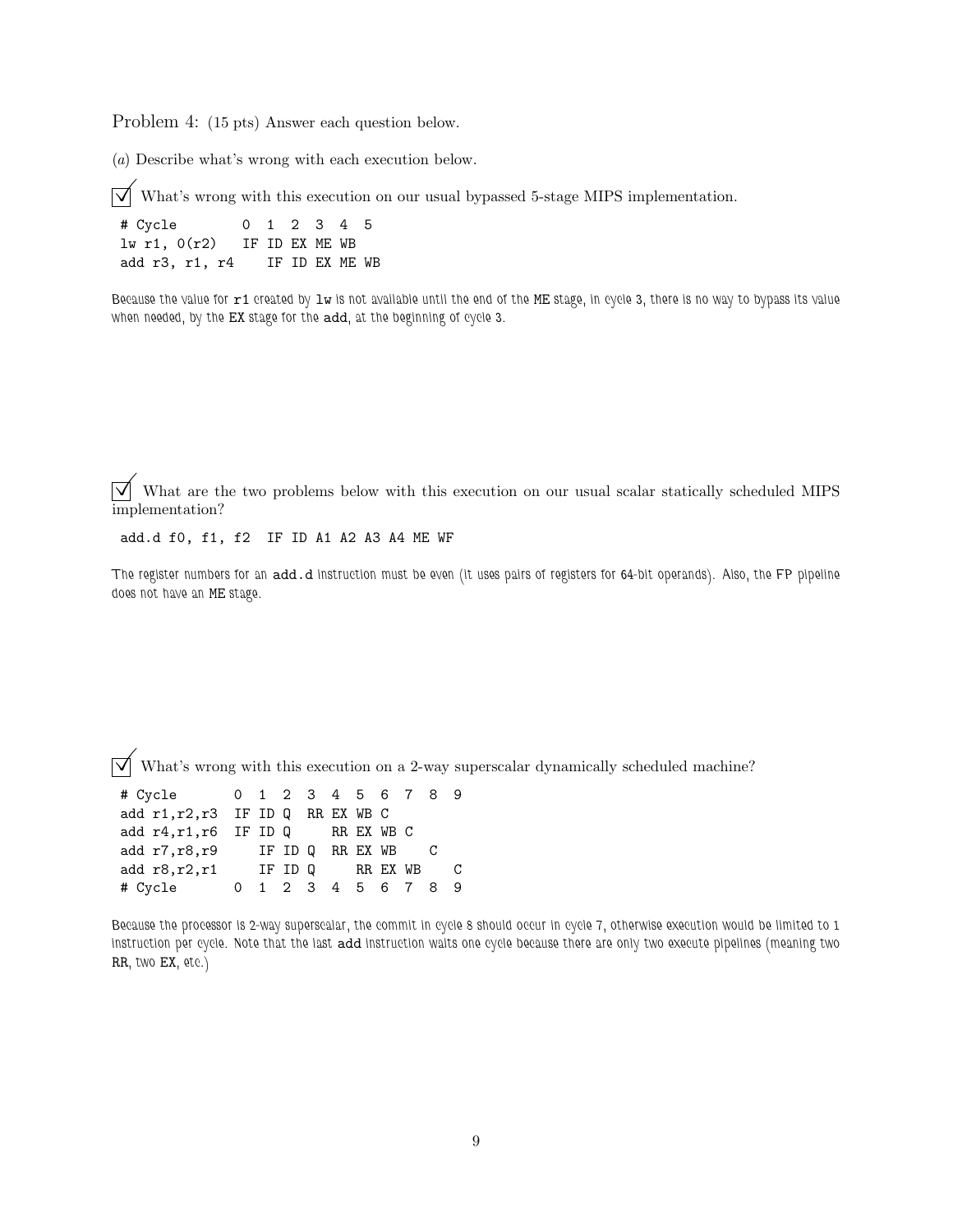(b) Alas, it is unlikely that there will soon be 16-way, statically scheduled, superscalar implementations that anyone would want to buy. Three reasons are started below, complete them.



 $\triangledown$  It would be too expensive because ...

The cost of the bypass paths would be much too high, proportional to  $16^2.$  The output of each of the 16 ALUs would have to bypass to each of the  $16 \times 2$  ALU inputs.

Note: The answer "because 16 copies of most parts are needed" is wrong because one should expect to pay 16 times as much as long as there is the potential to get 16 times the performance.

 $\overrightarrow{\mathcal{A}}$  The clock frequency would be too low because ...

To find dependencies, control logic would have to compare an instruction's source registers to up to 15 other instructions in ID, plus 16 instructions per downstream stage (two in a 5-stage design). That would put a strain on critical path.

Having 16 copies of everything plus the necessary bypass to avoid stalls would require substantially more area than, say, a 4-way processor. The increased physical distance would increase the propagation time of signals and so require a lower clock frequency.

 $\overrightarrow{V}$  A few programs might realize the full potential of the processor, but most won't because ...

True dependencies within 16 instructions of each other could cause a stall, it would be hard for a compiler to avoid those with scheduling.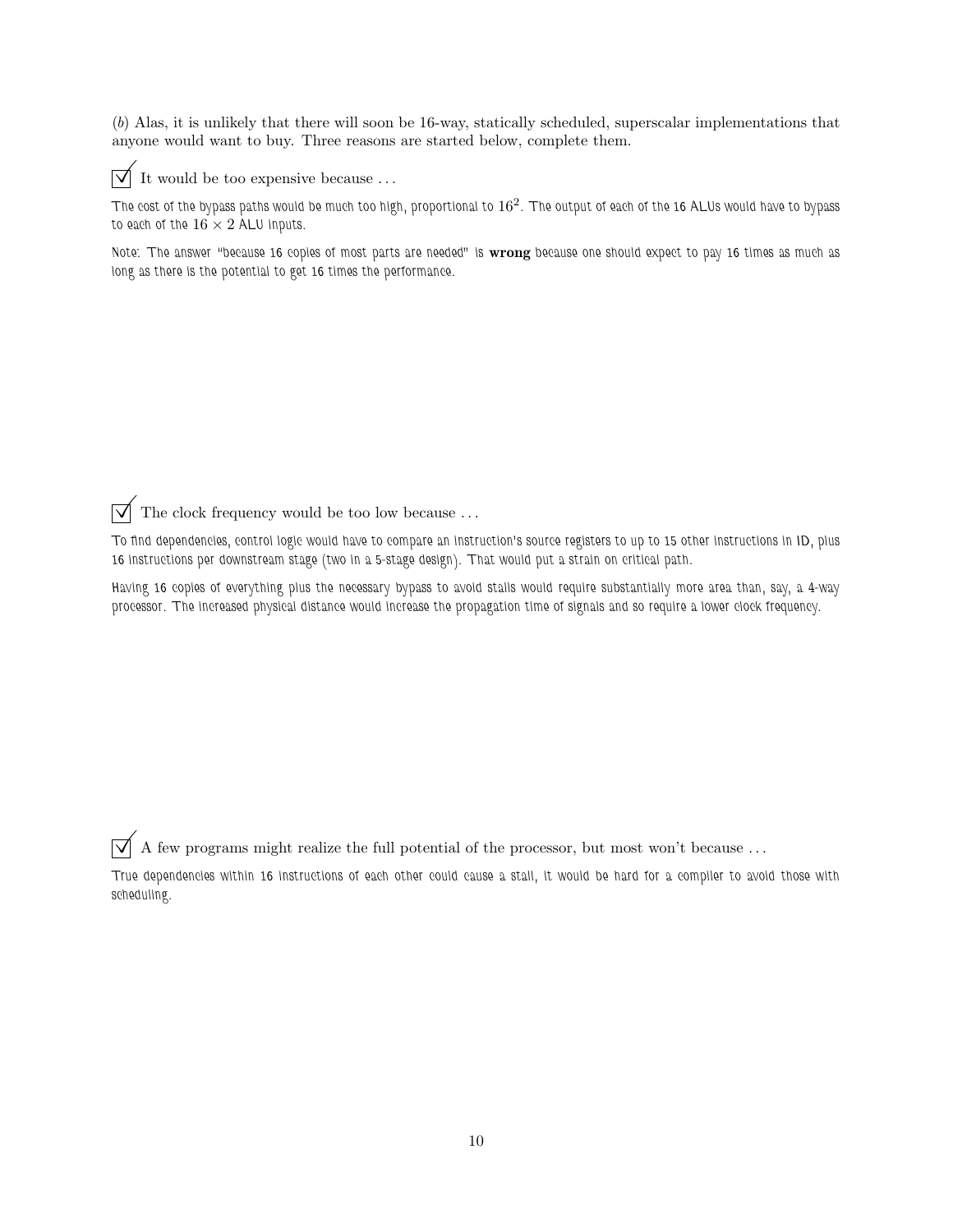Problem 5: (15 pts) Answer each question below.

(a) In ARM the PC is a general purpose register, r15. It could have been defined in ways consistent with ISA design principles, but it wasn't.

 $\overrightarrow{\mathcal{A}}$  Describe how the use of **r15** appears contrary to the usual goals of an ISA.

The value written when storing r15 or using it in a calculation depends upon the implementation. The point of separating an ISA from an implementation is to avoid making the program dependent upon details of an implementation (thus loosing portability).

(b) The two code fragments below are supposed to do the same thing, the first is MIPS the second is SPARC. In both a branch is taken if a less-than comparison is true. The code would work correctly if the called subroutine returned immediately.

 $\triangledown$  Explain why the SPARC code may not execute as intended.

The SPARC branch tests a condition code. It's possible that an instruction in some subroutine has overwritten the condition codes to something else.

 $\triangledown$  Suggest a fix.

Move the subcc after the call (or re-execute it).

```
# MIPS Code
slt $s1, $s2, $s3 # Registers %s0-%s7 preserved.
jal some_subroutine
nop
bneq $s1, $0 SKIP1
...
! SPARC code
subcc %12, %13, %11 | Registers %10-%17 preserved.
call some_subroutine
nop
blt SKIP1
...
```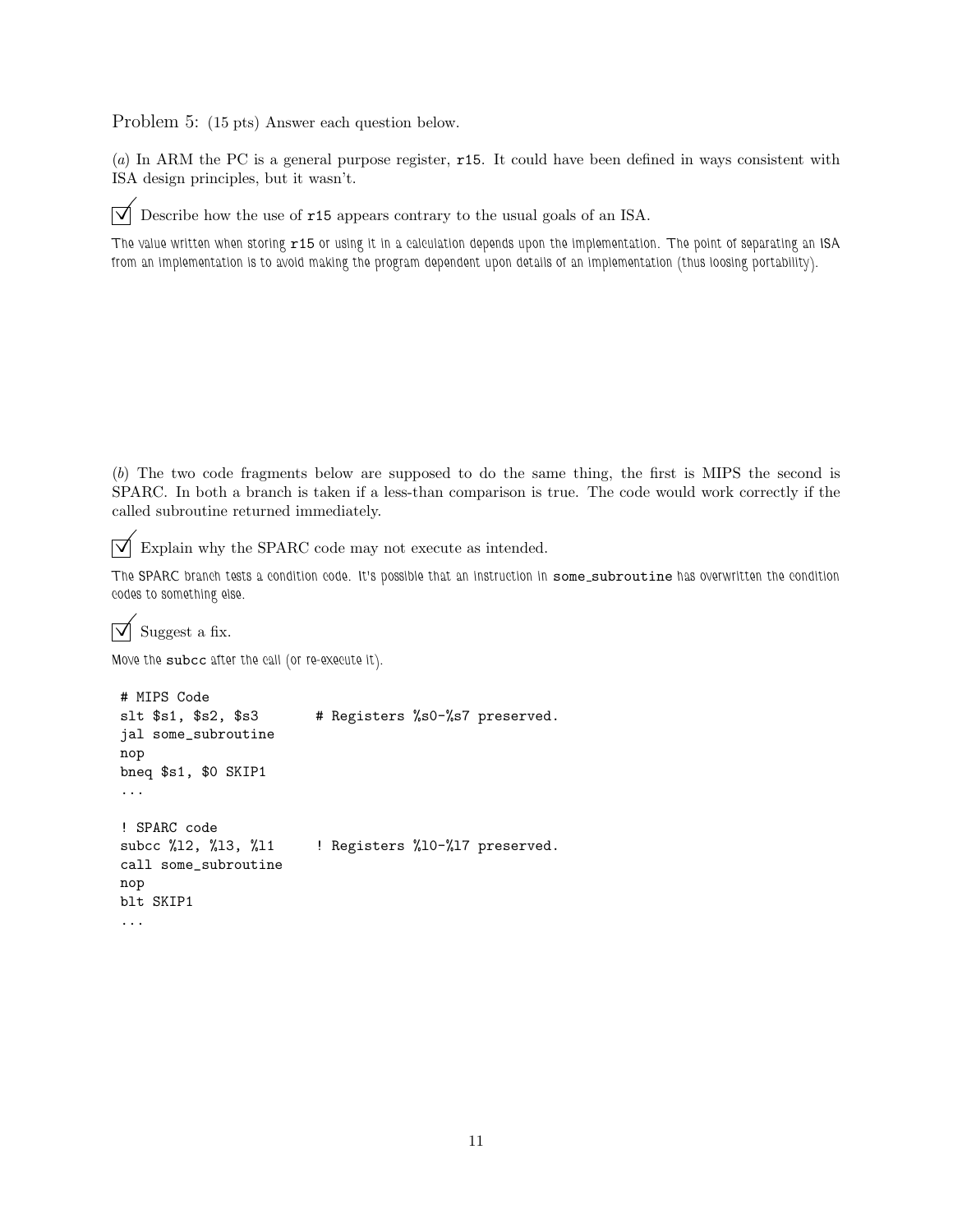Hint: The following two questions are really asking about exceptions.

(c) A compiler writer is wondering whether dead-code elimination should remove the first assignment to x in the code fragment below (which sure looks dead, right?).

 $x = a / b;$  $x = a + c$ ;

The guy down the hall wrote a program that included these two lines and that program would run differently if dead-code elimination removed the first assignment (the one with the division). The difference has nothing to do with timing or the size of the program.

 $\triangledown$  Why might the program have run differently?

The program might have used a signal handler to be run on a division by zero exception.

 $\overrightarrow{\mathbf{V}}$  The compiler writer wants to DTRT (do the right thing), how does he or she find out what the right thing is?

It's possible to argue that a signal handler can be useful. A stronger argument is that dead-code elimination is even more useful and that most similar needs for a signal handler could be met by tricking the compiler into believing the code isn't dead. (Say, by using it in an if statement.)

However, the compiler must generate code that runs correctly as defined by the language specification. The writer then must look at the language specification to see what the correct behavior should be. If the specification says nothing then see what most other compilers do.

Answers which did not mention some kind of a language specification or common behavior were considered wrong.

(d) The code fragment below may have come from the code in the previous problem.

div.d f0, f2, f4 add.d f0, f2, f6

Designers of an implementation are considering whether to avoid WAW hazards like the one above by converting the div.d to a nop when the add.d reaches ID. This will work correctly under ordinary circumstances.

Show a pipeline execution diagram illustrating the WAW hazard.

# SOLUTION # Cycle 0 1 2 3 4 5 6 7 8 9 div.d f0, f2, f4 IF ID DI DI DI DI DI DI DI WF add.d f0, f2, f6 IF ID A1 A2 A3 A4 WF

Under what circumstances will this produce the wrong answer?

If the add.d raises an exception. In that case the signal handler won't see the value written by the div.d because it was converted to a nop.